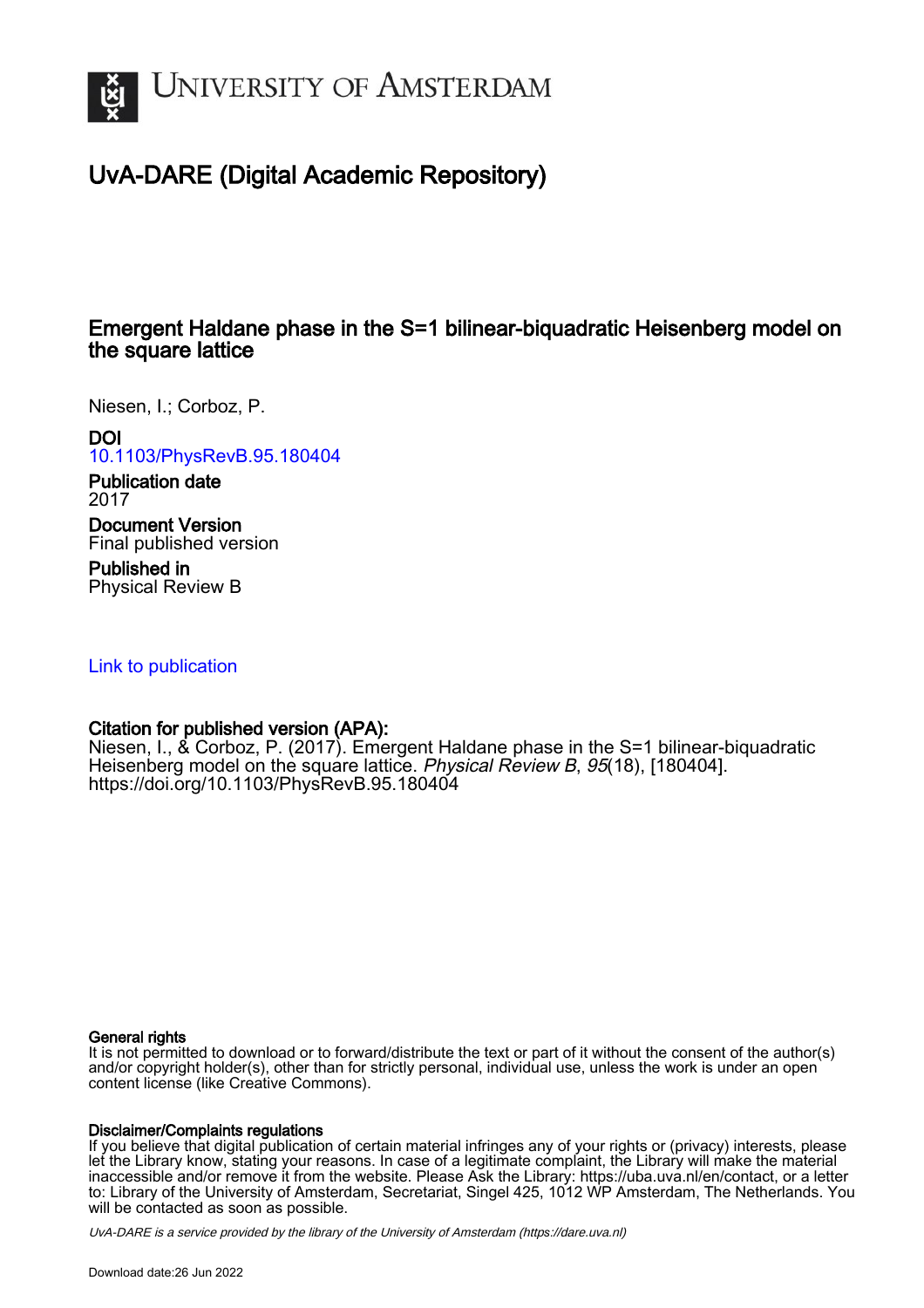#### <span id="page-1-0"></span>**Emergent Haldane phase in the** *S* **= 1 bilinear-biquadratic Heisenberg model on the square lattice**

Ido Niesen and Philippe Corboz

*Institute for Theoretical Physics and Delta Institute for Theoretical Physics, University of Amsterdam, Science Park 904,*

*1098 XH Amsterdam, The Netherlands*

(Received 30 January 2017; revised manuscript received 2 May 2017; published 22 May 2017)

Infinite projected entangled pair states simulations of the *S* = 1 bilinear-biquadratic Heisenberg model on the square lattice reveal an emergent Haldane phase in between the previously predicted antiferromagnetic and three-sublattice 120° magnetically ordered phases. This intermediate phase preserves SU(2) spin and translational symmetry but breaks lattice rotational symmetry, and it can be adiabatically connected to the Haldane phase of decoupled  $S = 1$  chains. Our results contradict previous studies which found a direct transition between the two magnetically ordered states.

DOI: [10.1103/PhysRevB.95.180404](https://doi.org/10.1103/PhysRevB.95.180404)

*Introduction*. The search for novel states of matter in quantum many-body systems is one of the most active areas in condensed-matter physics. A fascinating example is the ground state of the  $S = 1$  antiferromagnetic Heisenberg chain which, unlike the  $S = 1/2$  chain, exhibits an energy gap, exponentially decaying spin-spin correlations, and gapless edge excitations in the case of open boundaries. Thanks to Haldane's pioneering work and conjecture that such a gapped state emerges in integer Heisenberg spin chains in general [\[1,2\]](#page-4-0), this phase has been named after him.

The Haldane phase also extends to related  $S = 1$  models, such as weakly coupled  $S = 1$  Heisenberg chains  $[3-7]$  which are realized in several quasi-one-dimensional (1D) materials  $[8-13]$ , or the  $S = 1$  bilinear-biquadratic Heisenberg (BBH) chain with Hamiltonian

$$
\mathcal{H} = \sum_{\langle i,j \rangle} [\cos(\theta) \mathbf{S}_i \cdot \mathbf{S}_j + \sin(\theta) (\mathbf{S}_i \cdot \mathbf{S}_j)^2],
$$

for  $\theta$  in between  $-\pi/4$  and  $\pi/4$ . More recently, the Haldane phase has been understood as a simple example of a symmetry protected topological phase [\[14–17\]](#page-4-0).

In the present work we focus on the BBH model in two dimensions, which has gained much interest in recent years [\[18–26\]](#page-4-0); firstly, due to its possible connection to the triangular lattice compounds  $NiGa<sub>2</sub>S<sub>4</sub>$  [\[27\]](#page-4-0) and  $Ba<sub>3</sub>NiSb<sub>2</sub>O<sub>9</sub>$  [\[25,28–30\]](#page-4-0), and secondly, for  $\theta = \pi/4$ , the model is equivalent to the SU(3) Heisenberg model which can be experimentally realized using ultracold fermionic atoms in optical lattices [\[31–34\]](#page-4-0). The latter has been shown to exhibit three-sublattice order on the square and triangular lattices [\[35,36\]](#page-4-0), and an important question concerns the stability of this phase away from the SU(3) symmetric point. Previous studies on the square lattice based on linear flavor-wave theory [\[24\]](#page-4-0), exact diagonalization [\[24\]](#page-4-0), and series expansion [\[26\]](#page-4-0) predicted a direct transition between the antiferromagnetic (AF) and the three-sublattice phase for  $\theta \approx 0.2\pi$ . However, the accurate study of this parameter regime remains very challenging because quantum Monte Carlo suffers from the negative sign problem.

In this Rapid Communication we show, using state-of-theart tensor network simulations, that in between the AF and the three-sublattice phase an intermediate quantum paramagnetic phase emerges which preserves translational and SU(2) spin symmetry, but breaks lattice rotational symmetry (see Fig. 1). We identify this intermediate phase as the Haldane phase



FIG. 1. Haldane phase emerging in between the AF and the threesublattice 120◦ ordered phases.

by showing that it can be adiabatically connected to the Haldane phase of decoupled  $S = 1$  chains. This result at first appears surprising in view of the fact that for  $\theta = 0$  already a small interchain coupling  $J_y > J_y^c = 0.0436$  [\[6\]](#page-4-0) is sufficient to destabilize the Haldane phase. However, we show that with increasing  $\theta$  the critical interchain coupling  $J_{y}^{c}(\theta)$  separating the Haldane phase from the AF phase dramatically increases, and eventually reaches the isotropic two-dimensional (2D) limit.

*Method.* Our results have been obtained using infinite projected entangled-pair states [\[37–39\]](#page-4-0) (iPEPS, also called tensor product state [\[40,41\]](#page-4-0))—a variational tensor-network ansatz to efficiently represent ground states in two dimensions directly in the thermodynamic limit. It can be seen as a natural generalization of matrix product states (the underlying ansatz of the powerful density-matrix renormalization group method [\[42\]](#page-4-0)) to two dimensions. This approach has already been applied successfully to a variety of challenging problems in the field of frustrated magnetism and strongly correlated electrons (see, e.g., Refs. [\[43–](#page-4-0)[59\]](#page-5-0), and references therein).

The iPEPS ansatz consists of a network of order-5 tensors on a square lattice, with one tensor per lattice site. Each tensor has a physical index carrying the local Hilbert space of a site and four auxiliary indices which connect to the four nearest-neighboring tensors. Each auxiliary index goes over *D* elements, called the bond dimension, which controls the accuracy of the ansatz. For translational invariant states an ansatz with the same tensor on each lattice site can be used, however, if translational symmetry in the ground state is broken, a larger unit cell of tensors is required. For example, to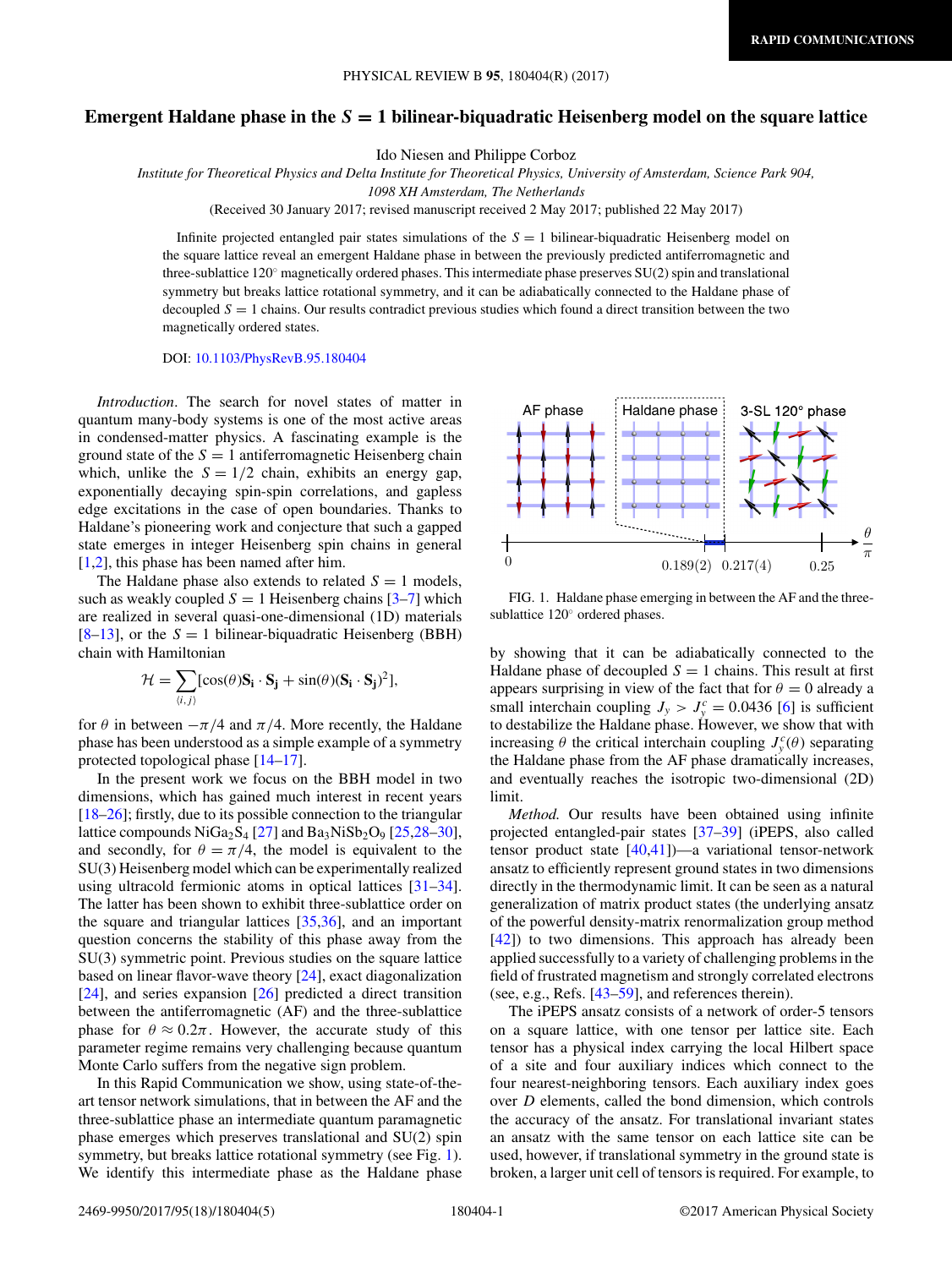

FIG. 2. (a) iPEPS results (full update) for the local magnetic moment *m* as a function of inverse bond dimension for different values of  $\theta$ . (b) Extrapolated values of *m* as a function of  $\theta$ .

reproduce an antiferromagnetic state two different tensors (one for each sublattice) are needed, whereas the three-sublattice  $120°$  $120°$  ordered state shown in Fig. 1 requires a unit cell with three different tensors. In practice we run simulations using different unit cells to find out which structure yields the lowest energy state.

For more details on the method we refer to Refs. [\[39](#page-4-0)[,48,60\]](#page-5-0). For the experts we note that the optimization of the tensors has been done via an imaginary time evolution with the full update optimization [\[39\]](#page-4-0) (or fast-full update [\[60\]](#page-5-0)), except for the simulations of the anisotropic model where we used the computationally cheaper simple-update optimization [\[61,62\]](#page-5-0). The contraction of the infinite tensor network is done by a variant [\[52,63\]](#page-5-0) of the corner-transfer matrix method [\[64,65\]](#page-5-0). We also exploited the U(1) symmetry  $[66, 67]$  to increase the efficiency [except in the three-sublattice phase which breaks U(1) symmetry].

*AF and three-sublattice phases.* We first discuss the wellestablished limits of the phase diagram in the range *θ* ∈  $[0, \pi/4]$ . For  $\theta = 0$  the model reduces to the  $S = 1$  Heisenberg model where the ground state exhibits antiferromagnetic order. Unlike for  $\theta > 0$ , quantum Monte Carlo has no negative sign problem in this limit, and the sublattice magnetization  $m = \sqrt{\langle S_x \rangle^2 + \langle S_y \rangle^2 + \langle S_z \rangle^2}$  in the thermodynamic limit has been accurately determined:  $m = 0.805(2)$  [\[6\]](#page-4-0). Our iPEPS result extrapolated to the infinite *D* limit (see Fig. 2),  $m =$ 0.802(7), is in agreement with this value. For  $\theta = \pi/4$  the model is equivalent to the SU(3) Heisenberg model (with the fundamental representation on each site), for which a three-sublattice ordered state has been predicted by several methods [\[35,36\]](#page-4-0), including previous iPEPS simulations. For *θ* slightly below  $\pi/4$  this order corresponds to a 120 $\degree$  order formed by the spins on three sublattices (see Fig. [1\)](#page-1-0).

*Intermediate phase.* In Refs. [\[24,26\]](#page-4-0) a direct transition between the AF state and the three-sublattice state has been predicted to occur around  $\theta \approx 0.2\pi$  based on exact diagonalization, linear flavor-wave theory, and series expansion. We first attempt to reproduce this result with iPEPS by determining the critical value  $\theta_c$  for which the energies of the two states—distinguished by different unit cells—intersect. To do so, we initialize a simuluation from deep within the AF (three-sublattice) phase, and slowly increase (decrease) *θ* up to the point where the energies cross. The resulting

#### <span id="page-2-0"></span>IDO NIESEN AND PHILIPPE CORBOZ PHYSICAL REVIEW B **95**, 180404(R) (2017)

critical value  $\theta_c \approx 0.21\pi$  (for  $D = 10$ ) is close to the previous prediction. However, from a systematic analysis of the AF order parameter shown in Fig. 2 we find that the AF order actually *vanishes long before*  $\theta_c$ , i.e., that the AF phase is only stable up to  $\theta = 0.189(2)\pi$  [\[68\]](#page-5-0). This indicates the presence of an intermediate nonmagnetic phase in between the AF- and the three-sublattice phase.

We next explore the region around  $\theta = 0.2\pi$  in more detail. When starting from different random initial states with a two-sublattice ansatz, we observe a competition between a weakly magnetized state and a nonmagnetized state which breaks lattice rotational symmetry but preserves SU(2) and translational symmetry [\[69\]](#page-5-0). This nonmagnetized state can also be found by restricting the simulation to a one-site unit cell [\[70\]](#page-5-0); it exhibits the lowest variational energy for large *D*.

The rotational symmetry breaking manifests itself in energy differences in the *x* and *y* direction, as illustrated by the different thicknesses of the bonds in the middle panel of Fig. [1,](#page-1-0) reminiscent of coupled 1D chains. Since the ground state of the BBH chain for  $\theta \in [0, \pi/4]$  is in the Haldane phase, the question naturally arises whether the intermediate 2D phase could possibly be adiabatically connected to the Haldane phase by continuously decreasing the *y* coupling to zero. A first hint that this picture is correct comes from the observation that when initializing the iPEPS as a product of chains in the 1D Haldane phase the simulation converges to the same nonmagnetized state as with randomly initialized tensors. In order to confirm this picture we study the stability of the Haldane phase in the anisotropic BBH model in the following.

*Anisotropic model.* We introduce different coupling strengths in the *x* and *y* direction and study the phase diagram in the  $(\theta, J_{y})$  plane (setting  $J_{x} = 1$  in the following). For  $J_{y} = 0$ the model simply reduces to independent  $S = 1$  chains, which are known to lie in the Haldane phase (for  $\theta \in [0, \pi/4]$ ). The goal is now to determine the critical coupling  $J_y^c(\theta)$  separating the Haldane phase from the AF phase (or the three-sublattice phase for large *θ*), for different values of *θ*. In order to obtain an estimate of the phase transition for a fixed value of *θ* we initialize the iPEPS in the Haldane phase and in the AF phase (or three-sublattice phase), respectively, run simulations for different values of  $J_y$ , and determine the value  $J_y^c(\theta)$  for which the energies of the two states intersect, using a fixed bond dimension  $D = 10$  and the simple update optimization (see data in the Supplemental Material [\[71\]](#page-5-0)). We note that this approach provides only an approximate phase boundary, in contrast to the extrapolated full update simulations used in the isotropic case. However, it is computationally much more efficient, which becomes significant when probing the extended two-dimensional parameter space  $(\theta, J_{\nu})$ . Moreover, a comparison with Monte Carlo and full update results (see below) indicates that the relative error on the phase boundary is only a few percent, which is accurate enough for our current purpose.

For  $\theta = 0$  we find a critical value  $J_y^c(0) = 0.042$  which is close to the quantum Monte Carlo result 0.0436 from Ref. [\[6\]](#page-4-0) (see also Refs. [\[3–5,7\]](#page-4-0)). This value lies far away from the isotropic 2D limit  $J_y = 1$ . However, we find that  $J_y^c(\theta)$ monotonously increases with  $\theta$  as shown in the phase diagram in Fig. [3,](#page-3-0) and that beyond  $\theta_c = 0.200\pi$  no phase transition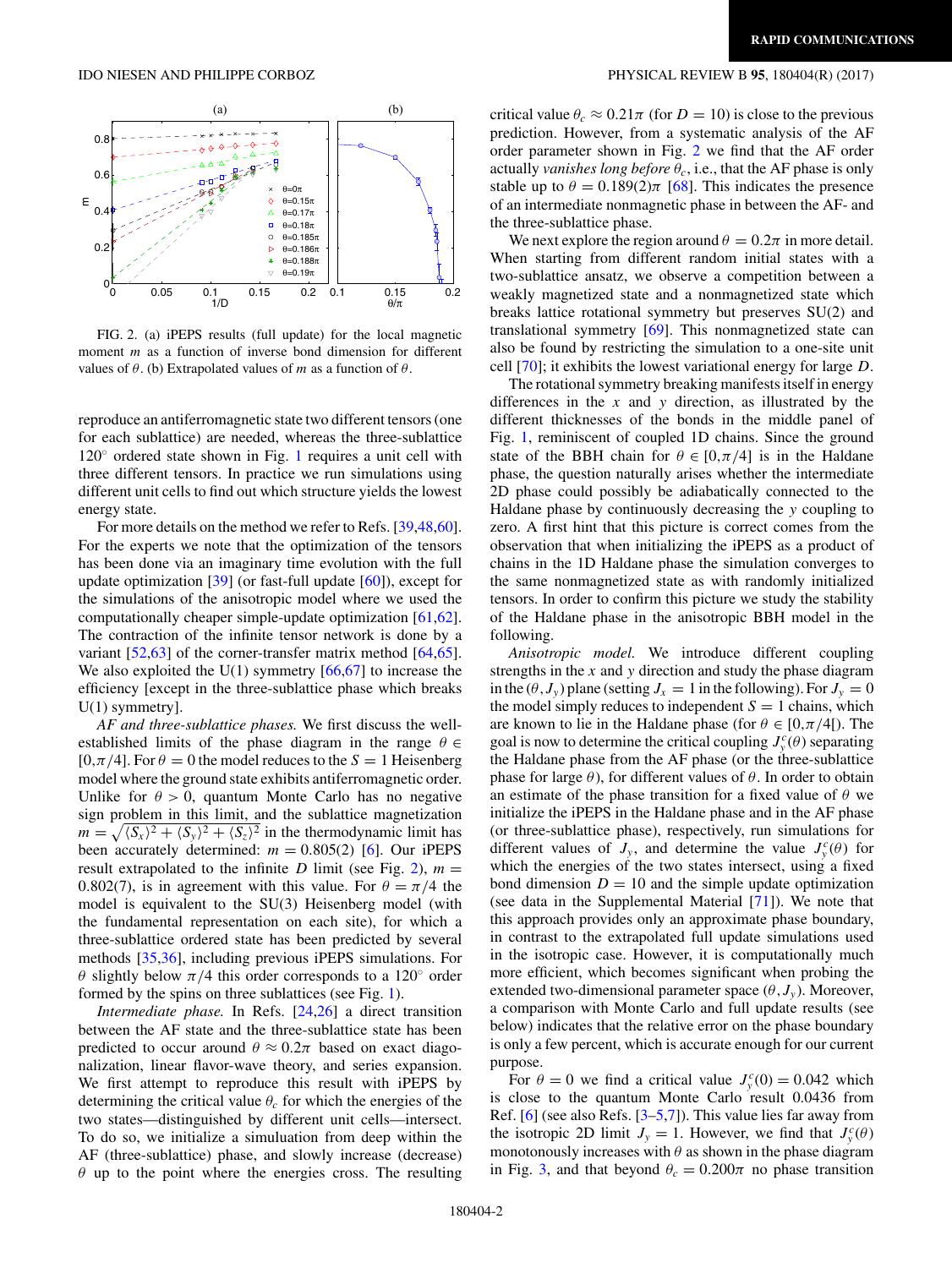<span id="page-3-0"></span>

FIG. 3. The phase diagram of the anisotropic bilinear-biquadratic  $S = 1$  model. The phase boundaries were estimated based on  $D = 10$ simple update simulations (see Supplemental Material [\[71\]](#page-5-0)).

occurs, showing that the 1D Haldane phase can indeed be adiabatically connected to the isotropic 2D limit. Finally, for  $0.213\pi \leq \theta < \pi/4$  we find a finite transition value  $J_y^c(\theta)$ between the Haldane and the three-sublattice phase which decreases with increasing *θ*.

Comparing to the full update results (Fig. [2\)](#page-2-0), which predict the two transitions to be at  $0.189(2)\pi$  and  $0.217(4)\pi$ , respectively, we see that the simple update underestimates the extent of the Haldane phase at the isotropic point. Moreover, it does so by a margin of at most  $0.01\pi$  (and by much less for  $\theta = 0$ ), indicating that the continuous path that connects the intermediate 2D phase to the 1D Haldane phase persists also when taking the error margin on the phase boundary into account.

*Transition from Haldane to three-sublattice phase.* We next focus again on the isotropic 2D case  $(J_v = 1)$  and accurately determine the transition from the Haldane to the three-sublattice phase by pushing the simulations up to  $D = 16$ (Haldane state) and  $D = 10$  (three-sublattice state) using the full update optimization, and compare the energies of the two states in the infinite *D* limit. Figure  $4(a)$  shows the energies extrapolated in the so-called truncation error *w* (see Ref. [\[56\]](#page-5-0)



FIG. 4. (a) Energy per site (full update) of the Haldane and threesublattice (3-SL) state for two different values of  $\theta$ , plotted as a function of the truncation error *w*. (b) Local magnetic moment *m* (triangles) of the three-sublattice state, and the difference in bond energies  $\Delta E$  in the *x* and *y* direction in the Haldane state (squares), plotted as a function of  $1/D$ . Note that *m* and  $\Delta E$  are zero in the Haldane and three-sublattice states, respectively.

for details). For  $\theta = 0.21\pi$  the state in the Haldane phase is clearly lower than the three-sublattice state, whereas for  $\theta = 0.22\pi$  the opposite is true. By linear interpolation of the energies, taking into account the extrapolation error, we find a critical value of  $\theta_c = 0.217(4)\pi$ . Finally, the squares in Fig. 4(b) show the difference in bond energies  $\Delta E = E_y - E_x$ in the *x* and *y* direction of the Haldane state. In the infinite *D* limit  $\Delta E$  tends to a finite value, e.g.,  $\Delta E = 0.07(1)$  for  $\theta = 0.21\pi$ , which shows that the rotational symmetry in the Haldane phase is indeed spontaneously broken.

*Nature of the phase transitions in the isotropic case.* Because the Haldane and three-sublattice phases break different translational and rotational symmetries, the corresponding phase transition is expected to be first order. This picture is confirmed by the occurrence of hysteresis around the transition point, which allows us to simulate both phases on both sides of the phase transition. Moreover, the sublattice magnetization is strictly positive throughout the three-sublattice phase [see Fig. 4(b)]—even for  $\theta = 0.21\pi$  where the three-sublattice state is no longer the lowest energy state—implying that the magnetization does *not* go to zero when approaching the transition from above. Since the magnetization is zero in the Haldane phase, it jumps to zero at the transition, showing that the transition is clearly of first order.

As for the AF to Haldane phase transition, the absence of a clear hysteresis in the full update simulations and the fact that the sublattice magnetization in the AF phase goes to zero as we approach the Haldane phase indicates either an unconventional second-order or a weak first-order phase transition. However, due to the error bars in Fig. [2\(b\)](#page-2-0) close to the critical point, we cannot exclude one of the two based on our data.

*Conclusion.* We have studied the  $S = 1$  BBH model on a square lattice where, in contrast to previous predictions, we found an intermediate quantum paramagnetic phase between the AF and three-sublattice 120◦ magnetically ordered phases in the parameter range  $\theta/\pi \in [0.189(2), 0.217(4)]$ . This intermediate phase is characterized by (1) translational symmetry, (2) an absence of magnetic and quadrupolar order, i.e., SU(2) spin symmetry is preserved, and (3) a spontaneous rotational symmetry breaking with stronger bonds in *x* (or *y*) direction (i.e., lattice nematic order). The above features are reminiscent of the ones of weakly coupled  $S = 1$  chains in the Haldane phase, which motivated us to study the anisotropic BBH model. With increasing  $\theta$  we found that the critical coupling  $J_y^c(\theta)$ separating the Haldane and AF phases monotonically increases up to  $\theta = 0.189(2)\pi$ , after which no phase transition occurs as a function of  $J_y$ , i.e., the Haldane phase persists all the way up to the isotropic 2D limit. From this we identified the intermediate phase as a continuous 2D extension of the Haldane phase.

It is interesting to note that a similar situation has previously been encountered in the  $J_1 - J_2$  *S* = 1 Heisenberg model on a square lattice [\[72\]](#page-5-0), in which an intermediate Haldane phase between an AF and a stripe phase appears that also survives up to the isotropic limit. Moreover, our findings provide an additional example of a nematic quantum paramagnet which in Ref. [\[73\]](#page-5-0) was proposed to likely emerge in spin-1 systems with competing interactions and suggested to be potentially relevant to understand the nematic phase in the iron-based superconductor FeSe.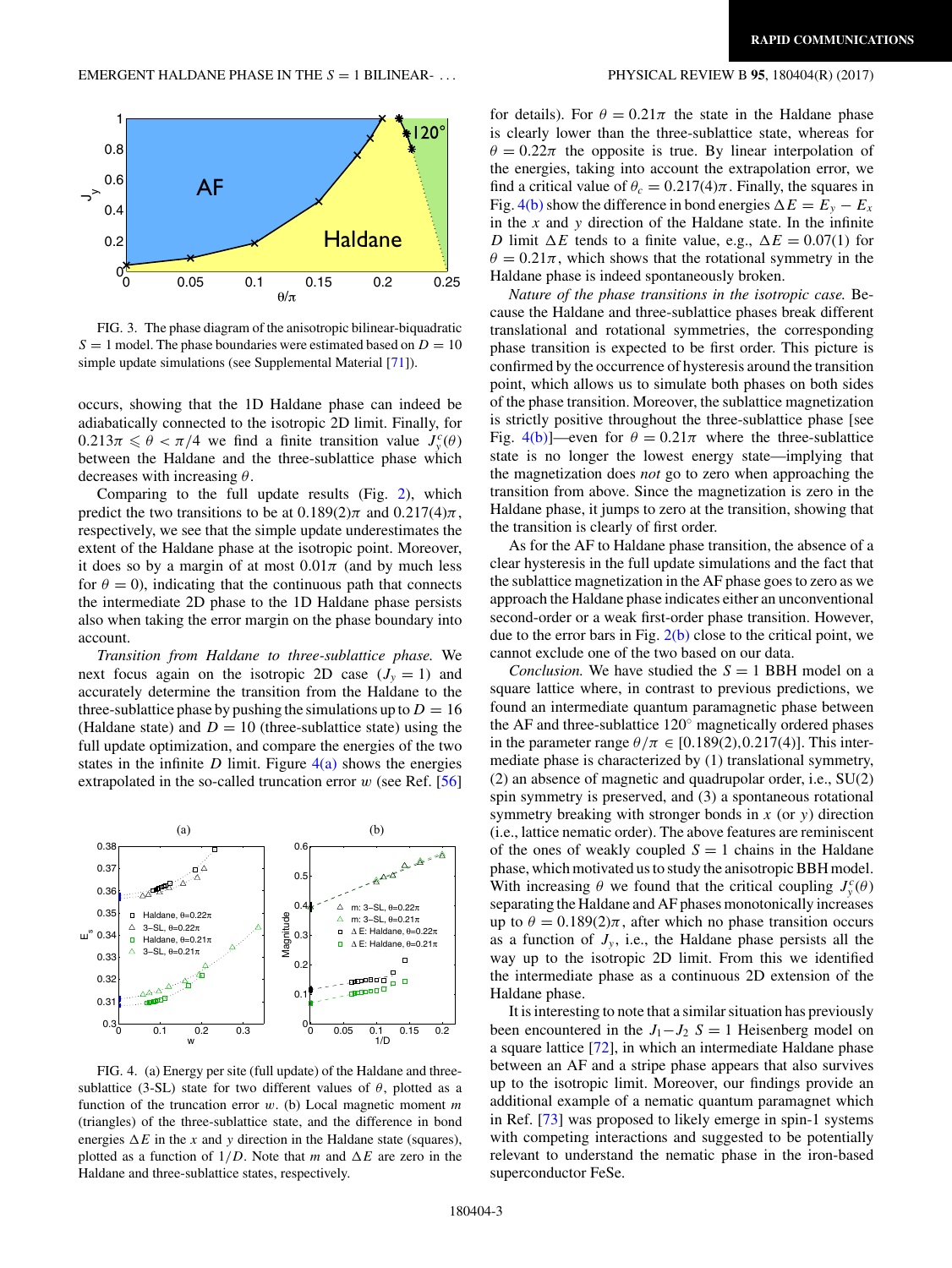Finally, our results further highlight the potential of iPEPS as a powerful tool for challenging open problems in frustrated magnetism where quantum Monte Carlo suffers from the negative sign problem. As a future work it will be interesting to see whether the Haldane phase can also be found in or nearby the isotropic 2D limit on the triangular lattice, potentially offering further understanding of the unusual behavior of  $NiGa<sub>2</sub>S<sub>4</sub>$  [27] and Ba<sub>3</sub>NiSb<sub>2</sub>O<sub>9</sub> [29].

*Acknowledgments.* We thank K. Harada and M. Matsumoto for providing us quantum Monte Carlo benchmark data and acknowledge insightful discussions with F. Mila, S. Jiang, and

#### <span id="page-4-0"></span>IDO NIESEN AND PHILIPPE CORBOZ PHYSICAL REVIEW B **95**, 180404(R) (2017)

T. Okubo. This project has received funding from the European Research Council (ERC) under the European Unions Horizon 2020 research and innovation programme (Grant Agreement No. 677061). This work is part of the Delta-ITP consortium, a program of the Netherlands Organization for Scientific Research (NWO) that is funded by the Dutch Ministry of Education, Culture and Science (OCW). This research was supported in part by Perimeter Institute for Theoretical Physics. Research at Perimeter Institute is supported by the Government of Canada through Industry Canada and by the Province of Ontario through the Ministry of Research and Innovation.

- [1] F. D. M. Haldane, [Phys. Lett. A](https://doi.org/10.1016/0375-9601(83)90631-X) **[93](https://doi.org/10.1016/0375-9601(83)90631-X)**, [464](https://doi.org/10.1016/0375-9601(83)90631-X) [\(1983\)](https://doi.org/10.1016/0375-9601(83)90631-X).
- [2] F. D. M. Haldane, [Phys. Rev. Lett.](https://doi.org/10.1103/PhysRevLett.50.1153) **[50](https://doi.org/10.1103/PhysRevLett.50.1153)**, [1153](https://doi.org/10.1103/PhysRevLett.50.1153) [\(1983\)](https://doi.org/10.1103/PhysRevLett.50.1153).
- [3] T. Sakai and M. Takahashi, [J. Phys. Soc. Jpn.](https://doi.org/10.1143/JPSJ.58.3131) **[58](https://doi.org/10.1143/JPSJ.58.3131)**, [3131](https://doi.org/10.1143/JPSJ.58.3131) [\(1989\)](https://doi.org/10.1143/JPSJ.58.3131).
- [4] A. Koga and N. Kawakami, [Phys. Rev. B](https://doi.org/10.1103/PhysRevB.61.6133) **[61](https://doi.org/10.1103/PhysRevB.61.6133)**, [6133](https://doi.org/10.1103/PhysRevB.61.6133) [\(2000\)](https://doi.org/10.1103/PhysRevB.61.6133).
- [5] Y. J. Kim and R. J. Birgeneau, [Phys. Rev. B](https://doi.org/10.1103/PhysRevB.62.6378) **[62](https://doi.org/10.1103/PhysRevB.62.6378)**, [6378](https://doi.org/10.1103/PhysRevB.62.6378) [\(2000\)](https://doi.org/10.1103/PhysRevB.62.6378).
- [6] [M. Matsumoto, C. Yasuda, S. Todo, and H. Takayama,](https://doi.org/10.1103/PhysRevB.65.014407) *Phys.* Rev. B **[65](https://doi.org/10.1103/PhysRevB.65.014407)**, [014407](https://doi.org/10.1103/PhysRevB.65.014407) [\(2001\)](https://doi.org/10.1103/PhysRevB.65.014407).
- [7] K. Wierschem and P. Sengupta, [Phys. Rev. Lett.](https://doi.org/10.1103/PhysRevLett.112.247203) **[112](https://doi.org/10.1103/PhysRevLett.112.247203)**, [247203](https://doi.org/10.1103/PhysRevLett.112.247203) [\(2014\)](https://doi.org/10.1103/PhysRevLett.112.247203).
- [8] A. Meyer, A. Gleizes, J. J. Girerd, M. Verdaguer, and O. Kahn, [Inorg. Chem.](https://doi.org/10.1021/ic00135a006) **[21](https://doi.org/10.1021/ic00135a006)**, [1729](https://doi.org/10.1021/ic00135a006) [\(1982\)](https://doi.org/10.1021/ic00135a006).
- [9] J. P. Renard, M. Verdaguer, L. P. Regnault, W. A. C. Erkelens, J. Rossat-Mignod, and W. G. Stirling, [Europhys. Lett.](https://doi.org/10.1209/0295-5075/3/8/013) **[3](https://doi.org/10.1209/0295-5075/3/8/013)**, [945](https://doi.org/10.1209/0295-5075/3/8/013) [\(1987\)](https://doi.org/10.1209/0295-5075/3/8/013).
- [10] [M. Monfort, J. Ribas, X. Solans, and M. Font-Bardía,](https://doi.org/10.1021/ic960733d) Inorg. Chem. **[35](https://doi.org/10.1021/ic960733d)**, [7633](https://doi.org/10.1021/ic960733d) [\(1996\)](https://doi.org/10.1021/ic960733d).
- [11] Z. Honda, K. Katsumata, H. A. Katori, K. Yamada, T. Ohishi, T. Manabe, and M. Yamashita, [J. Phys.: Condens. Matter](https://doi.org/10.1088/0953-8984/9/7/003) **[9](https://doi.org/10.1088/0953-8984/9/7/003)**, [L83](https://doi.org/10.1088/0953-8984/9/7/003) [\(1997\)](https://doi.org/10.1088/0953-8984/9/7/003).
- [12] Z. Honda, H. Asakawa, and K. Katsumata, [Phys. Rev. Lett.](https://doi.org/10.1103/PhysRevLett.81.2566) **[81](https://doi.org/10.1103/PhysRevLett.81.2566)**, [2566](https://doi.org/10.1103/PhysRevLett.81.2566) [\(1998\)](https://doi.org/10.1103/PhysRevLett.81.2566).
- [13] Y. Uchiyama, Y. Sasago, I. Tsukada, K. Uchinokura, A. Zheludev, T. Hayashi, N. Miura, and P. Böni, [Phys. Rev. Lett.](https://doi.org/10.1103/PhysRevLett.83.632) **[83](https://doi.org/10.1103/PhysRevLett.83.632)**, [632](https://doi.org/10.1103/PhysRevLett.83.632) [\(1999\)](https://doi.org/10.1103/PhysRevLett.83.632).
- [14] Z.-C. Gu and X.-G. Wen, [Phys. Rev. B](https://doi.org/10.1103/PhysRevB.80.155131) **[80](https://doi.org/10.1103/PhysRevB.80.155131)**, [155131](https://doi.org/10.1103/PhysRevB.80.155131) [\(2009\)](https://doi.org/10.1103/PhysRevB.80.155131).
- [15] [F. Pollmann, A. M. Turner, E. Berg, and M. Oshikawa,](https://doi.org/10.1103/PhysRevB.81.064439) *Phys.* Rev. B **[81](https://doi.org/10.1103/PhysRevB.81.064439)**, [064439](https://doi.org/10.1103/PhysRevB.81.064439) [\(2010\)](https://doi.org/10.1103/PhysRevB.81.064439).
- [16] [F. Pollmann, E. Berg, A. M. Turner, and M. Oshikawa,](https://doi.org/10.1103/PhysRevB.85.075125) *Phys.* Rev. B **[85](https://doi.org/10.1103/PhysRevB.85.075125)**, [075125](https://doi.org/10.1103/PhysRevB.85.075125) [\(2012\)](https://doi.org/10.1103/PhysRevB.85.075125).
- [17] X. Chen, Z.-C. Gu, Z.-X. Liu, and X.-G. Wen, [Phys. Rev. B](https://doi.org/10.1103/PhysRevB.87.155114) **[87](https://doi.org/10.1103/PhysRevB.87.155114)**, [155114](https://doi.org/10.1103/PhysRevB.87.155114) [\(2013\)](https://doi.org/10.1103/PhysRevB.87.155114).
- [18] N. Papanicolaou, [Nucl. Phys. B](https://doi.org/10.1016/0550-3213(88)90073-9) **[305](https://doi.org/10.1016/0550-3213(88)90073-9)**, [367](https://doi.org/10.1016/0550-3213(88)90073-9) [\(1988\)](https://doi.org/10.1016/0550-3213(88)90073-9).
- [19] K. Harada and N. Kawashima, [Phys. Rev. B](https://doi.org/10.1103/PhysRevB.65.052403) **[65](https://doi.org/10.1103/PhysRevB.65.052403)**, [052403](https://doi.org/10.1103/PhysRevB.65.052403) [\(2002\)](https://doi.org/10.1103/PhysRevB.65.052403).
- [20] H. Tsunetsugu and M. Arikawa, [J. Phys. Soc. Jpn.](https://doi.org/10.1143/JPSJ.75.083701) **[75](https://doi.org/10.1143/JPSJ.75.083701)**, [083701](https://doi.org/10.1143/JPSJ.75.083701) [\(2006\)](https://doi.org/10.1143/JPSJ.75.083701).
- [21] A. Läuchli, F. Mila, and K. Penc, [Phys. Rev. Lett.](https://doi.org/10.1103/PhysRevLett.97.087205) **[97](https://doi.org/10.1103/PhysRevLett.97.087205)**, [087205](https://doi.org/10.1103/PhysRevLett.97.087205) [\(2006\)](https://doi.org/10.1103/PhysRevLett.97.087205).
- [22] H. Tsunetsugu and M. Arikawa, [J. Phys.: Condens. Matter](https://doi.org/10.1088/0953-8984/19/14/145248) **[19](https://doi.org/10.1088/0953-8984/19/14/145248)**, [145248](https://doi.org/10.1088/0953-8984/19/14/145248) [\(2007\)](https://doi.org/10.1088/0953-8984/19/14/145248).
- [23] S. Bhattacharjee, V. B. Shenoy, and T. Senthil, [Phys. Rev. B](https://doi.org/10.1103/PhysRevB.74.092406) **[74](https://doi.org/10.1103/PhysRevB.74.092406)**, [092406](https://doi.org/10.1103/PhysRevB.74.092406) [\(2006\)](https://doi.org/10.1103/PhysRevB.74.092406).
- [24] T. A. Tóth, A. M. Läuchli, F. Mila, and K. Penc, [Phys. Rev. B](https://doi.org/10.1103/PhysRevB.85.140403) **[85](https://doi.org/10.1103/PhysRevB.85.140403)**, [140403\(R\)](https://doi.org/10.1103/PhysRevB.85.140403) [\(2012\)](https://doi.org/10.1103/PhysRevB.85.140403).
- [25] S. Bieri, M. Serbyn, T. Senthil, and P. A. Lee, [Phys. Rev. B](https://doi.org/10.1103/PhysRevB.86.224409) **[86](https://doi.org/10.1103/PhysRevB.86.224409)**, [224409](https://doi.org/10.1103/PhysRevB.86.224409) [\(2012\)](https://doi.org/10.1103/PhysRevB.86.224409).
- [26] J. Oitmaa and C. J. Hamer, [Phys. Rev. B](https://doi.org/10.1103/PhysRevB.87.224431) **[87](https://doi.org/10.1103/PhysRevB.87.224431)**, [224431](https://doi.org/10.1103/PhysRevB.87.224431) [\(2013\)](https://doi.org/10.1103/PhysRevB.87.224431).
- [27] S. Nakatsuji, Y. Nambu, H. Tonomura, O. Sakai, S. Jonas, C. Broholm, H. Tsunetsugu, Y. Qiu, and Y. Maeno, [Science](https://doi.org/10.1126/science.1114727) **[309](https://doi.org/10.1126/science.1114727)**, [1697](https://doi.org/10.1126/science.1114727) [\(2005\)](https://doi.org/10.1126/science.1114727).
- [28] In the so-called 6H-B phase.
- [29] J. G. Cheng, G. Li, L. Balicas, J. S. Zhou, J. B. Goodenough, C. Xu, and H. D. Zhou, [Phys. Rev. Lett.](https://doi.org/10.1103/PhysRevLett.107.197204) **[107](https://doi.org/10.1103/PhysRevLett.107.197204)**, [197204](https://doi.org/10.1103/PhysRevLett.107.197204) [\(2011\)](https://doi.org/10.1103/PhysRevLett.107.197204).
- [30] B. Fåk, S. Bieri, E. Canévet, L. Messio, C. Payen, M. Viaud, [C. Guillot-Deudon, C. Darie, J. Ollivier, and P. Mendels,](https://doi.org/10.1103/PhysRevB.95.060402) Phys. Rev. B **[95](https://doi.org/10.1103/PhysRevB.95.060402)**, [060402\(R\)](https://doi.org/10.1103/PhysRevB.95.060402) [\(2017\)](https://doi.org/10.1103/PhysRevB.95.060402).
- [31] C. Wu, J.-P. Hu, and S.-C. Zhang, [Phys. Rev. Lett.](https://doi.org/10.1103/PhysRevLett.91.186402) **[91](https://doi.org/10.1103/PhysRevLett.91.186402)**, [186402](https://doi.org/10.1103/PhysRevLett.91.186402) [\(2003\)](https://doi.org/10.1103/PhysRevLett.91.186402).
- [32] C. Honerkamp and W. Hofstetter, [Phys. Rev. Lett.](https://doi.org/10.1103/PhysRevLett.92.170403) **[92](https://doi.org/10.1103/PhysRevLett.92.170403)**, [170403](https://doi.org/10.1103/PhysRevLett.92.170403)  $(2004).$  $(2004).$
- [33] M. A. Cazalilla, A. F. Ho, and M. Ueda, [New J. Phys.](https://doi.org/10.1088/1367-2630/11/10/103033) **[11](https://doi.org/10.1088/1367-2630/11/10/103033)**, [103033](https://doi.org/10.1088/1367-2630/11/10/103033) [\(2009\)](https://doi.org/10.1088/1367-2630/11/10/103033).
- [34] A. V. Gorshkov, M. Hermele, V. Gurarie, C. Xu, P. S. Julienne, [J. Ye, P. Zoller, E. Demler, M. D. Lukin, and A. M. Rey,](https://doi.org/10.1038/nphys1535) Nat. Phys. **[6](https://doi.org/10.1038/nphys1535)**, [289](https://doi.org/10.1038/nphys1535) [\(2010\)](https://doi.org/10.1038/nphys1535).
- [35] T. A. Tóth, A. M. Läuchli, F. Mila, and K. Penc, [Phys. Rev. Lett.](https://doi.org/10.1103/PhysRevLett.105.265301) **[105](https://doi.org/10.1103/PhysRevLett.105.265301)**, [265301](https://doi.org/10.1103/PhysRevLett.105.265301) [\(2010\)](https://doi.org/10.1103/PhysRevLett.105.265301).
- [36] B. Bauer, P. Corboz, A. M. Läuchli, L. Messio, K. Penc, M. Troyer, and F. Mila, [Phys. Rev. B](https://doi.org/10.1103/PhysRevB.85.125116) **[85](https://doi.org/10.1103/PhysRevB.85.125116)**, [125116](https://doi.org/10.1103/PhysRevB.85.125116) [\(2012\)](https://doi.org/10.1103/PhysRevB.85.125116).
- [37] F. Verstraete and J. I. Cirac, [arXiv:cond-mat/0407066.](http://arxiv.org/abs/arXiv:cond-mat/0407066)
- [38] [J. Jordan, R. Orús, G. Vidal, F. Verstraete, and J. I. Cirac,](https://doi.org/10.1103/PhysRevLett.101.250602) Phys. Rev. Lett. **[101](https://doi.org/10.1103/PhysRevLett.101.250602)**, [250602](https://doi.org/10.1103/PhysRevLett.101.250602) [\(2008\)](https://doi.org/10.1103/PhysRevLett.101.250602).
- [39] P. Corboz, R. Orus, B. Bauer, and G. Vidal, [Phys. Rev. B](https://doi.org/10.1103/PhysRevB.81.165104) **[81](https://doi.org/10.1103/PhysRevB.81.165104)**, [165104](https://doi.org/10.1103/PhysRevB.81.165104) [\(2010\)](https://doi.org/10.1103/PhysRevB.81.165104).
- [40] T. Nishino, Y. Hieida, K. Okunishi, N. Maeshima, Y. Akutsu, and A. Gendiar, [Prog. Theor. Phys.](https://doi.org/10.1143/PTP.105.409) **[105](https://doi.org/10.1143/PTP.105.409)**, [409](https://doi.org/10.1143/PTP.105.409) [\(2001\)](https://doi.org/10.1143/PTP.105.409).
- [41] Y. Nishio, N. Maeshima, A. Gendiar, and T. Nishino, [arXiv:cond-mat/0401115.](http://arxiv.org/abs/arXiv:cond-mat/0401115)
- [42] S. R. White, [Phys. Rev. Lett.](https://doi.org/10.1103/PhysRevLett.69.2863) **[69](https://doi.org/10.1103/PhysRevLett.69.2863)**, [2863](https://doi.org/10.1103/PhysRevLett.69.2863) [\(1992\)](https://doi.org/10.1103/PhysRevLett.69.2863).
- [43] [P. Corboz, A. M. Läuchli, K. Penc, M. Troyer, and F. Mila,](https://doi.org/10.1103/PhysRevLett.107.215301) *Phys.* Rev. Lett. **[107](https://doi.org/10.1103/PhysRevLett.107.215301)**, [215301](https://doi.org/10.1103/PhysRevLett.107.215301) [\(2011\)](https://doi.org/10.1103/PhysRevLett.107.215301).
- [44] L. Wang, Z.-C. Gu, F. Verstraete, and X.-G. Wen, *[Phys. Rev. B](https://doi.org/10.1103/PhysRevB.94.075143)* **[94](https://doi.org/10.1103/PhysRevB.94.075143)**, [075143](https://doi.org/10.1103/PhysRevB.94.075143) [\(2016\)](https://doi.org/10.1103/PhysRevB.94.075143).
- [45] H. H. Zhao, C. Xu, Q. N. Chen, Z. C. Wei, M. P. Qin, G. M. Zhang, and T. Xiang, [Phys. Rev. B](https://doi.org/10.1103/PhysRevB.85.134416) **[85](https://doi.org/10.1103/PhysRevB.85.134416)**, [134416](https://doi.org/10.1103/PhysRevB.85.134416) [\(2012\)](https://doi.org/10.1103/PhysRevB.85.134416).
- [46] [P. Corboz, M. Lajkó, A. M. Läuchli, K. Penc, and F. Mila,](https://doi.org/10.1103/PhysRevX.2.041013) *Phys.* Rev. X **[2](https://doi.org/10.1103/PhysRevX.2.041013)**, [041013](https://doi.org/10.1103/PhysRevX.2.041013) [\(2012\)](https://doi.org/10.1103/PhysRevX.2.041013).